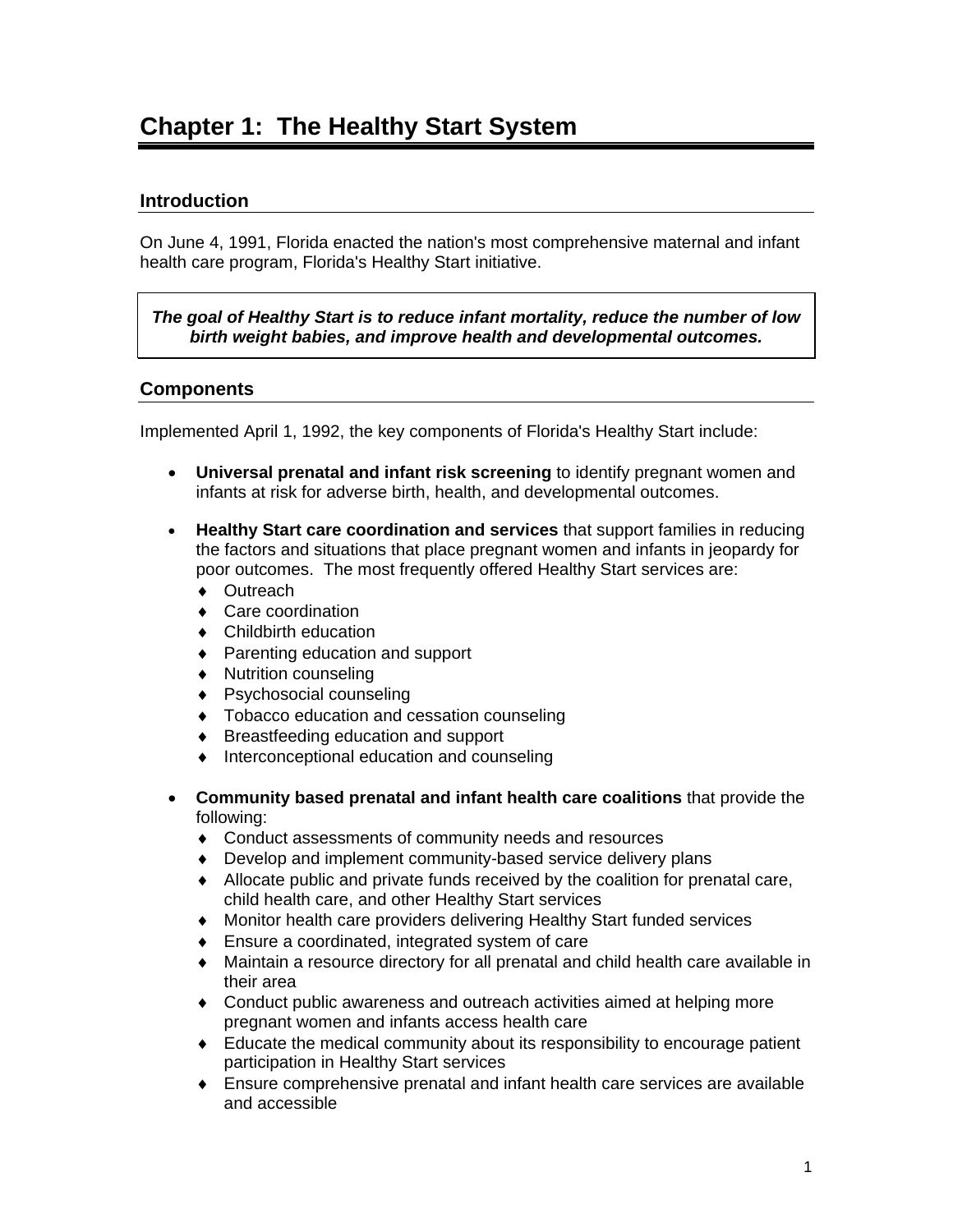- ♦ Emphasize that providers must achieve positive outcomes to be eligible for continued funding
- **Children's Medical Services expansions** including:
	- ♦ Expansion of high-risk obstetrical care in areas without access to specialty care
	- ♦ Expansion of pediatric primary care for children with special health care needs and their siblings
	- ♦ Increased number of developmental evaluation and intervention programs
- **Increases in Medicaid** eligibility up to 185 percent of the poverty level for pregnant women and increase in the reimbursement for obstetrical services. Currently, infants (up to age one) are eligible up to 200% percent of the poverty level.

#### **Funding**

Healthy Start is funded with state general revenue and a portion of the federal funds from the Maternal and Child Health Block Grant. Although funding for Healthy Start services has increased since initial implementation in 1992, the need for services has continued to outstrip available funding. Healthy Start coalitions are required to make difficult choices as to which services will be funded in their communities based on their local needs assessments and service delivery plans.

The 1997 Florida Legislature funded the expansion of Healthy Start services to children up to three years of age. At the time, due to funding limitations, communities may have only been able to expand the 1 to 3 year-old services to specific target groups or ZIP codes within a coalition's area. In 2005, based on local resources, coalitions were able to offer Healthy Start services to at risk women in the interconceptional period, up to three years after their most recent delivery. Currently, Healthy Start services can be offered to prenatal women, interconceptional women within certain criteria, and children up to age three.

Beginning with the 1997/98 fiscal year, Healthy Start and the Improved Pregnancy Outcomes funding categories were consolidated into "HS/IPO." The allocation of these funds at the local level is the responsibility of each Healthy Start coalition and is based on the community's demonstrated need and departmental guidelines outlined in Chapter 15, System Assurances, standard 15.5.

In 2001, the Agency for Health Care Administration, in collaboration with the Department of Health and the Healthy Start Coalition Association, developed a 1915(b) waiver to provide additional funds for Healthy Start services in order to provide a higher intensity of services that will increase the state's capacity to improve maternal and child health outcomes. This waiver also includes a component for the provision of choice counseling and case management services to SOBRA (Sixth Omnibus Budget Reconciliation Act) women eligible for Medicaid due to their pregnancy. The waiver was approved, and beginning July 1, 2001, Healthy Start services became eligible for Medicaid reimbursement for pregnant women and children up to age three enrolled in Medicaid. On October 1, 2001, the Healthy Start coalitions assumed responsibility for assuring that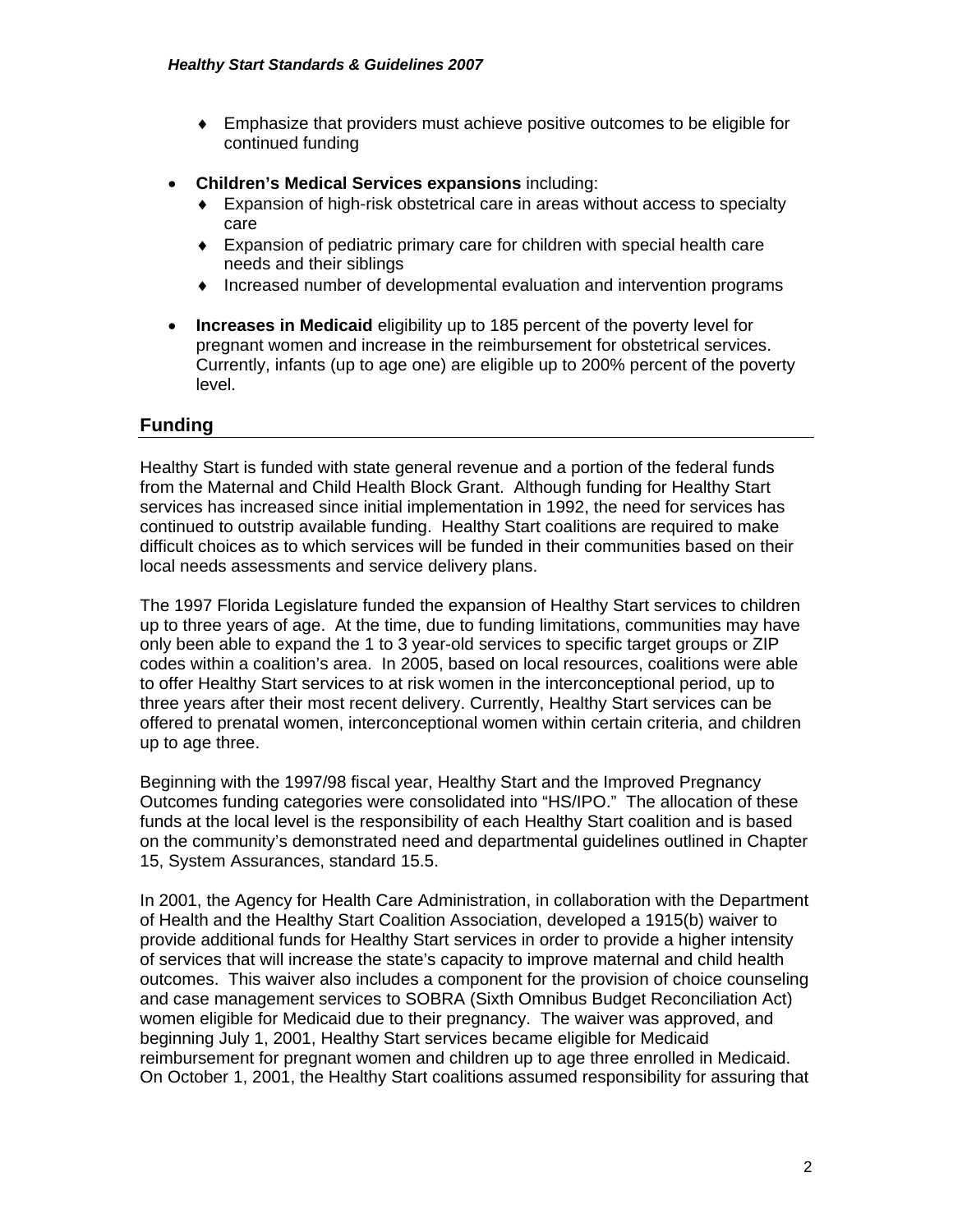all SOBRA women receive outreach and case management services to assure their access to continuous and ongoing prenatal care and other services as appropriate.

### **System Responsibility**

The Healthy Start system is the organization of activities and services within a community that supports and enhances the community's ability to promote optimal health and developmental outcomes for all pregnant women and babies born in Florida.

Responsibility for coordination of the Healthy Start system resides with the local Healthy Start prenatal and infant health care coalitions. The process of convening a community prenatal and infant health care coalition is guided by Chapter 64F-2, Florida Administrative Code. The coalition is responsible for establishment and oversight of the Healthy Start system once the Department of Health has approved their service delivery plan.

The coalition may designate the county health department or other qualified provider or combination of providers through contract or memorandum of agreement as the designated lead agency. As the designated lead agency, the county health department or other qualified provider or combination of providers is responsible for portions of Healthy Start system activities as outlined in the contract or memorandum of agreement. However, oversight and quality assurance responsibilities are retained by the coalition.

The county health department is responsible for establishment and oversight of the Healthy Start system when there is not a local coalition service delivery plan approved by the Department of Health. For the remainder of the document the term "coalition" includes the county health department when the county health department is acting in the role of coalition.

#### **The Healthy Start Model**

It is helpful to think of the Healthy Start Model as a funnel (see next page). Each year, the Healthy Start funnel serves to narrow Florida's population of pregnant and postpartum women, and children birth to 3 years of age, who can most benefit from the Healthy Start services that optimize their health and developmental outcomes. Each component of the Healthy Start funnel—the community; the Healthy Start coalition; outreach and case finding activities; prenatal and infant health care; risk screening and referral; the care coordination services of initial contact, initial assessment, and ongoing care coordination; other Healthy Start services (psychosocial counseling; nutrition counseling; parenting, breastfeeding, childbirth education and support; tobacco education and cessation counseling, interconceptional education and counseling; and a formalized system of transition—provides a necessary contribution to Florida's ability to focus its resources most effectively. The funnel components are as follows:

**Community Mobilization:** The community, made up of families, providers, and agencies, is mobilized and focused in its approach to service delivery for pregnant and postpartum women and children birth to 3 years of age by the activities of the Healthy Start coalition. The coalition is made up of volunteer community representatives that reflect the diversity of the community.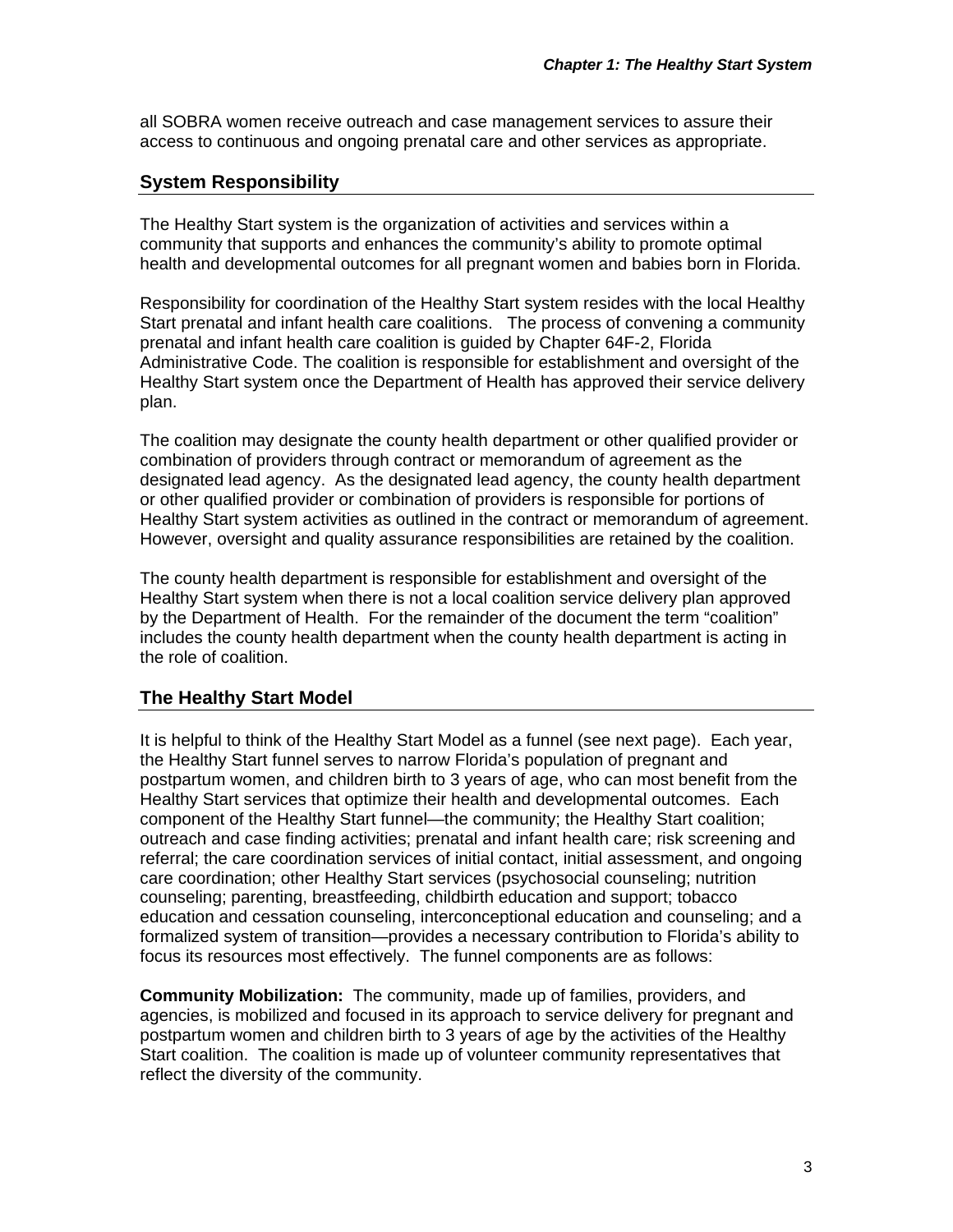*Healthy Start Standards & Guidelines 2007*



<sup>11</sup>Estimate based on 2004 births with adjustments for multiple births and fetal deaths. <sup>2</sup>Year 2004 Vital Statistics

<sup>3</sup>Clients closed to care coordination may re-enter at anytime if risk and/or need change <sup>4</sup> Beard on Hackley Steps beneficial & Information Coordination Executive Symmetry Bon-

Based on Healthy Start Prenatal & Infant Care Coordination Executive Summary Report, Calendar Year 2004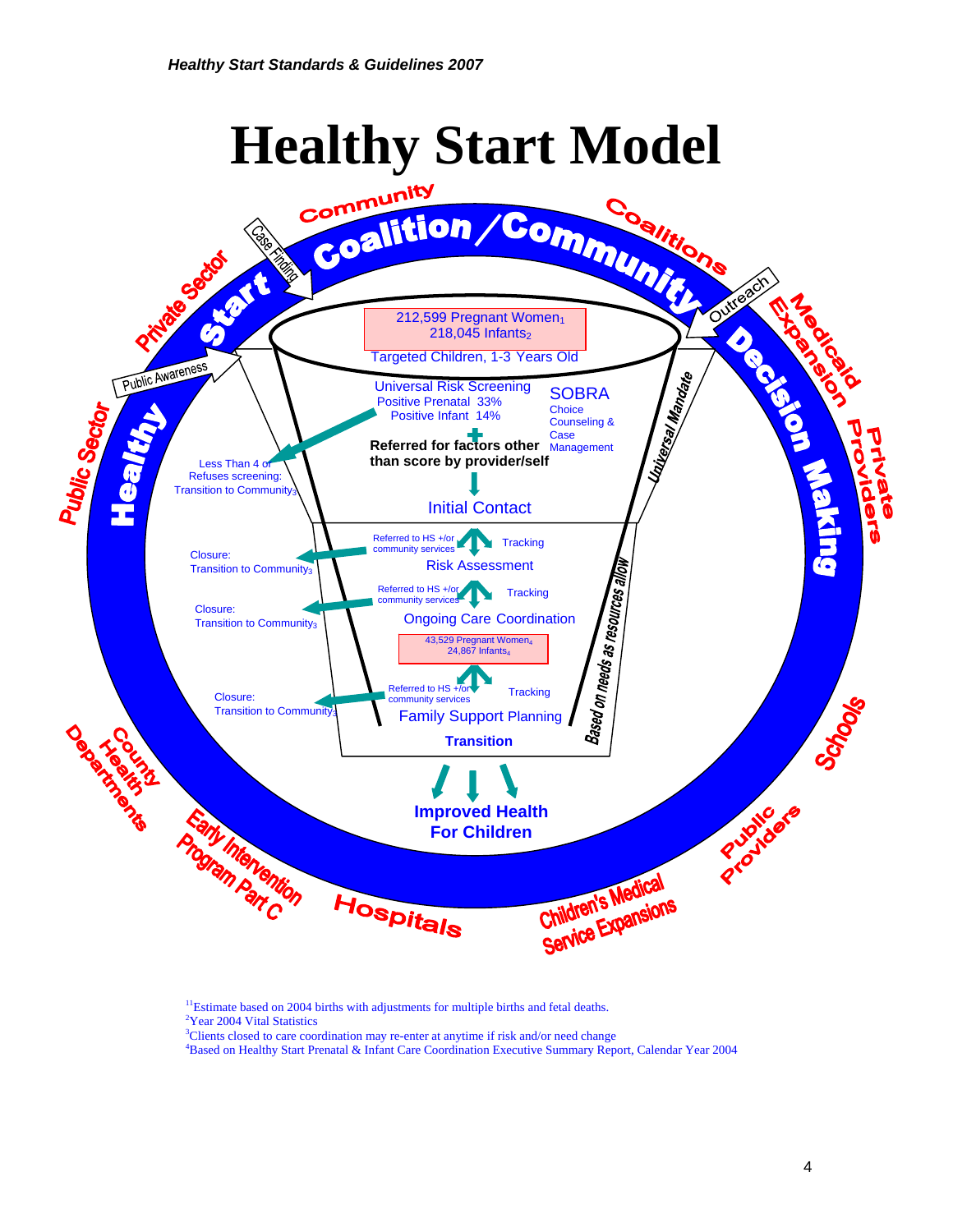An important responsibility of the coalition is to make decisions for the community related to use of Department of Health funding for services for women and children. These decisions are based on extensive needs assessment and service delivery planning. Part of the coalition's needs assessment process is to determine which outcomes and what population it is going to target in its service delivery plan. The targeting of specific outcomes and populations provides each community with the ability to focus strategies to reduce risk in the most appropriate way for that community.

**Outreach:** Outreach helps assure women and children are able to access the health care they need. Through provider recruitment, community education, and participant identification (case finding), outreach services help "funnel" pregnant and postpartum women and children birth to 3 years of age in need of health care into a system of care (see Chapter 2, "Outreach – Participant Identification, Provider Recruitment, and Community Education").

**Prenatal and Children's Health Care:** The intent of the Healthy Start initiative is to assure all pregnant women and all young children in Florida have access to prenatal and child health care and services necessary to reduce risk for poor outcome. Most pregnant women and children have normal risk and need for prenatal and child health care services; however, others may need support and services tailored to reduce risk factors. The Healthy Start model provides a mechanism to identify and address increased risk, whether medical, psychosocial, or environmental. Other programs, such as the Regional Perinatal Intensive Care Program, Part C of the Individuals with Disabilities Education Act (formerly Part H), and the Children's Medical Services Early Steps Program, also provide services to those at increased risk for poor outcomes. Careful attention is required to ensure continuity of care without duplication of services (*see* Chapter 13, "Transition and Interagency Agreements").

**Risk Screening:** Once in a system of health care, pregnant women and infants are to receive screening for risk factors that make them more likely to experience preterm delivery or delivery of a low birth weight baby, or infant mortality, respectively. Offering Healthy Start risk screening to all pregnant women and infants is required by Florida Statute and serves to "funnel" those most at risk into the care coordination system for additional intervention. In so doing, risk screening reduces the population in need of further assessment to approximately 33 percent of all pregnant women and 14 percent of all infants. Because in 1997 Healthy Start children's services were funded to age 3 years, and because no screen can identify all of the population potentially at-risk, Healthy Start allows providers to refer individuals they believe are at-risk "based on other factors (than score on the risk screen)". Women and children birth to 3 years of age referred into Healthy Start based for other factors add to the population "funneled" into additional services. Additionally, women and parents of children birth to age 3 years who feel they have a need for Healthy Start services may self-refer for assessment.

**SOBRA waiver:** The SOBRA (Sixth Omnibus Budget Reconciliation Act) Component of Healthy Start 1915(b) waiver provides for outreach and care management for women who are presumptively eligible or are eligible under expanded eligibility for Medicaid due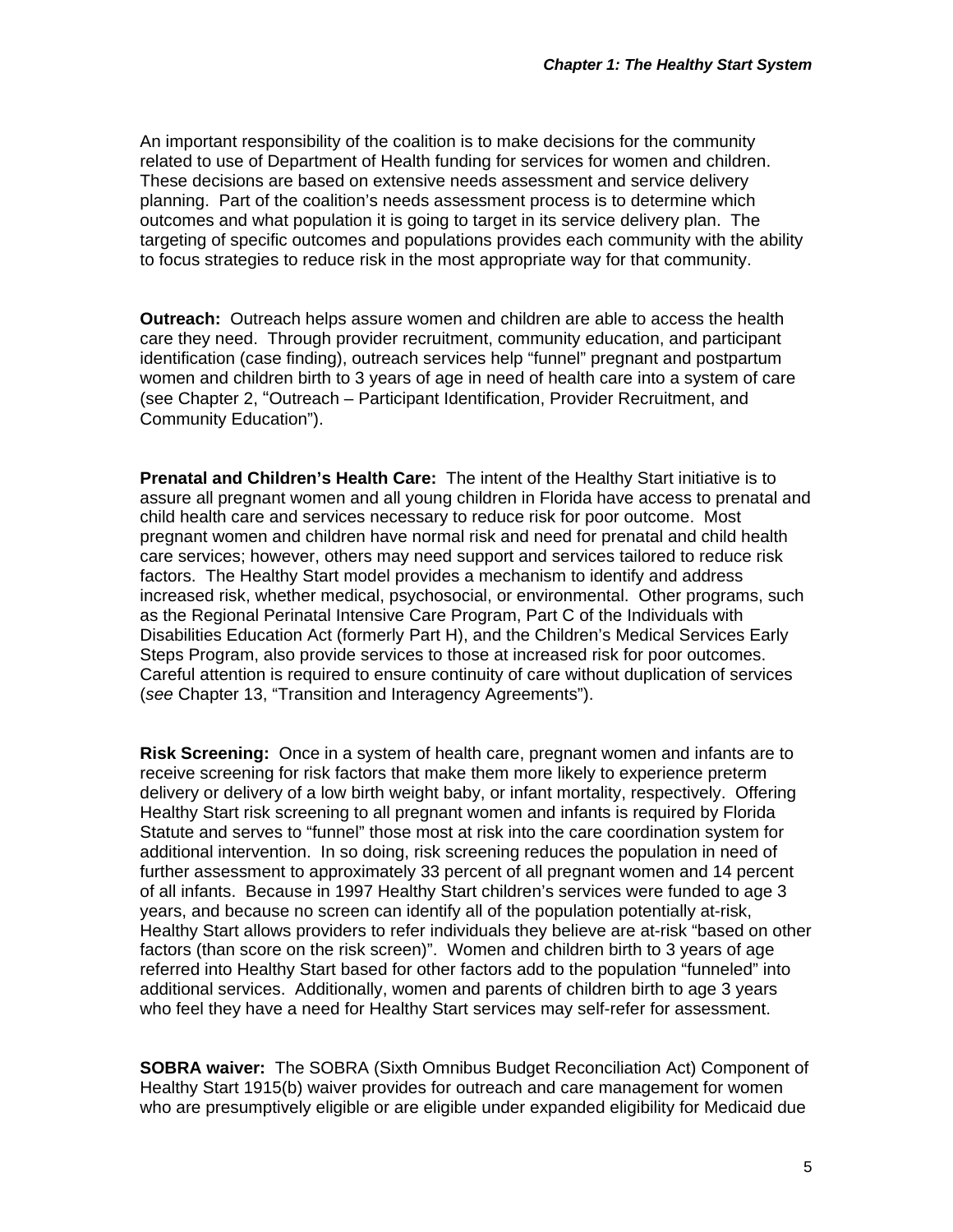to pregnancy. The Healthy Start coalitions are responsible for providing outreach to SOBRA women in selecting their health care provider from a panel of Medicaid prenatal care providers.

Medicaid's fiscal agent sends all presumptively eligible and newly enrolled SOBRA pregnant women notice that they have to choose a provider to manage their care while pregnant and they will be contacted by a trained person, called a MomCare Advisor, to assist them in facilitating appointments, referrals, and in obtaining any services needed during their pregnancy. Concurrently, the fiscal agent notifies the relevant Healthy Start coalition's MomCare Advisor of the new enrollment. The MomCare Advisor then is responsible for attempting to contact the pregnant woman within five working days to begin care management.

**Care Coordination and Other Healthy Start Services:** Women and children birth to age 3 years identified as at risk for undesirable outcomes by screening or referral are required by the Healthy Start legislation to receive notification of their risk status. At initial contact, assets available to the participant to offset their risk status may be discussed and a determination made as to whether the participant needs further intervention or simply needs information about community resources and the name of a Healthy Start contact in the event circumstances change.

Participants<sup>1</sup> in need of further intervention are "funneled" into additional Healthy Start services, depending on the nature of their need. Some will need "tracking" for follow-up, some will need a thorough assessment to determine the full extent of interventions needed to offset their risk, and others will need some other Healthy Start services (e.g., tobacco education and cessation, parenting education, psychosocial counseling).

Once the Healthy Start participant is opened to care coordination, the provider will use professional judgment and assessment skills in collaboration with the participant/family to determine the level of services needed. Most communities do not have the resources to meet all identified needs; therefore, a system of triage and prioritization in service delivery is necessary in order to provide more intensive services to those with highest priority needs.

 $\overline{a}$ <sup>1</sup> Pregnant women or infants scoring at risk on the Healthy Start prenatal or infant risk screen, pregnant or postpartum women or children birth to age 3 years who are referred to Healthy Start for factors other than score, or who request Healthy Start services.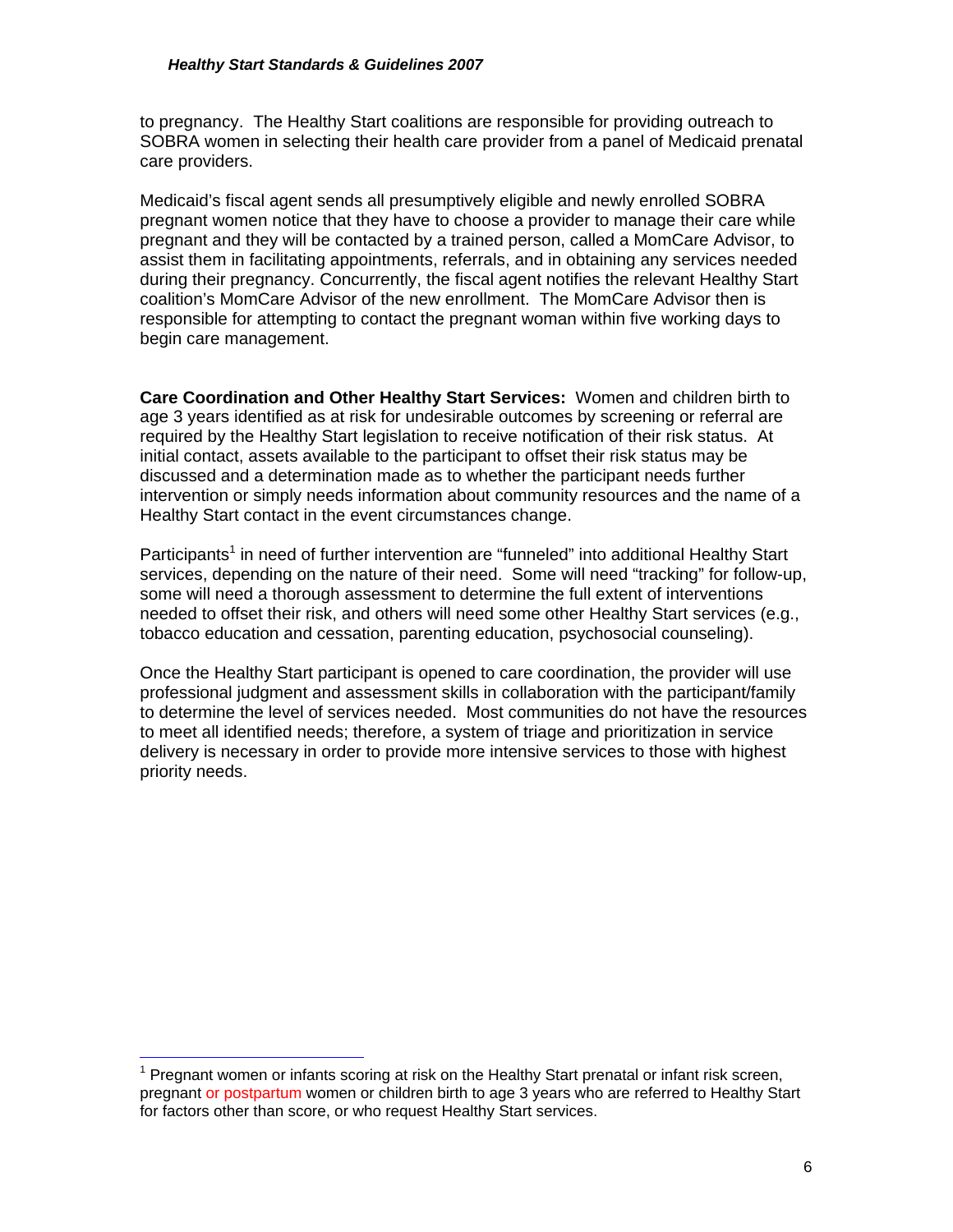# **Notes:**